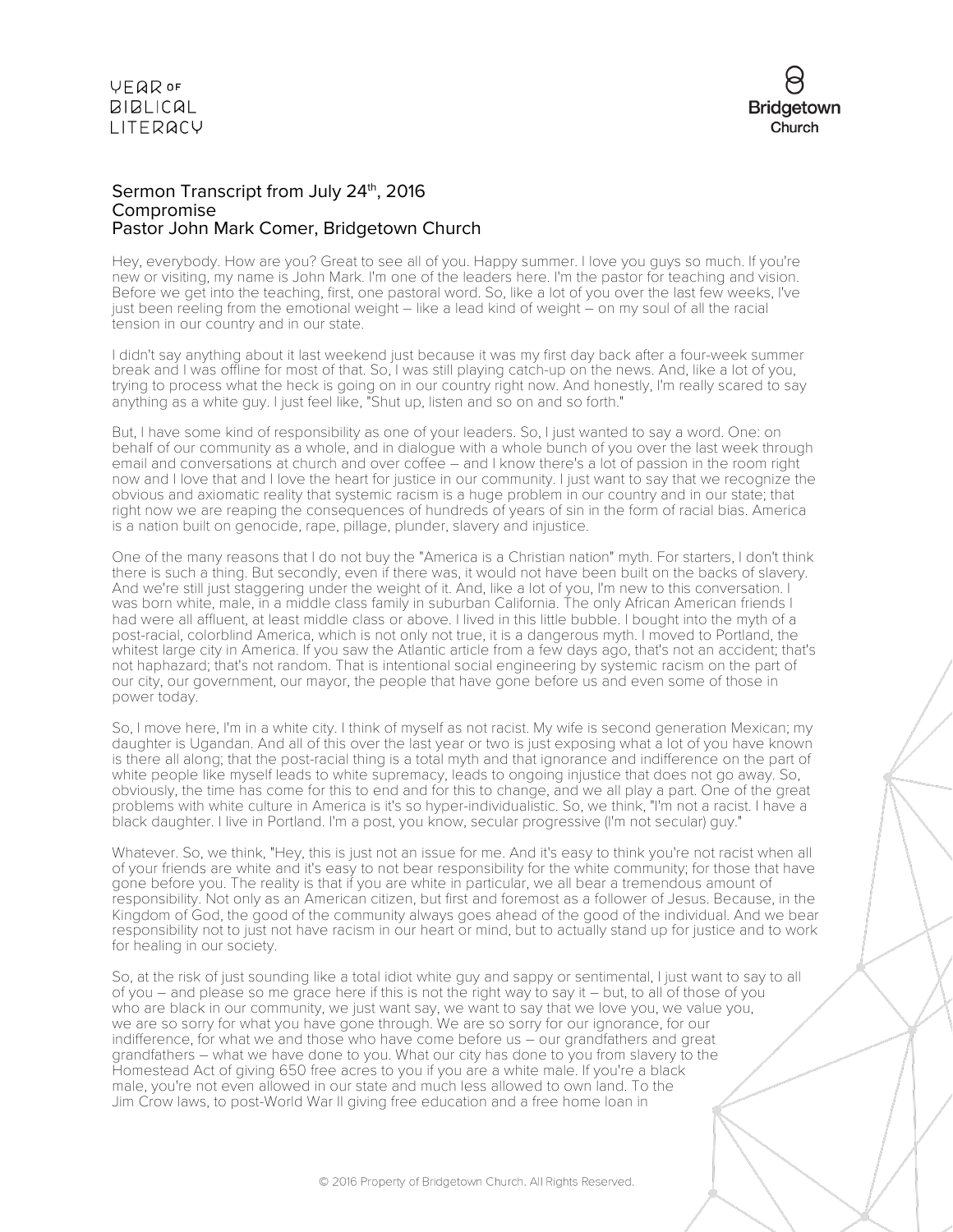

suburbia to white men only. To red-lining, which is as recent as the 1980s in our city.

So, when I was here, one-year-old, my dad was a student at Multnomah Biblical Seminary. We lived in Northeast. 1981. At that time, if you were a black man or woman, it was really hard, if not impossible, to even get a home loan in our city. And, if it was, it was only in a select neighborhood, which was then later razed for Emanuel Hospital and Memorial Coliseum and now the gentrification in Northeast. So, we just see it and we want you to know that I don't understand it. In all honest, I don't know what it feels like to be scared of a police officer. I have nothing but good to say for law enforcement. But, I see it and we just want you to know that you are a part of our community, that you matter, that we value you, that you have not only a seat at the table, but we want you to even lead our community in this area and many others.

To those of you who are white, which is a few of you, I just want to say, as your pastor, with all due respect, now is not the time to Tweet or hashtag or blog or debate. Just shut up, if you would. Now is the time to listen and to learn. I think the right posture right now is humility. It's a lot of reading, it's a lot of podcasting, it's a lot of conversations with your friends who are people of color. It's a lot of you are the teacher, you are the mentor, I'm the student. Teach me. Help me better understand this. It's a lot of owning stuff that maybe you and I don't want to own, in particular as a white man or woman.

And that's the posture. The reality is if you were born white, in particular if, like me, you're male in a middle class family in a safe, suburban context where I grew up, then you are the beneficiary of hundreds of years of accrued privilege based on systemic racial injustice in our country. And that is something that we can't wink at and just say, "Hey, it's not a problem anymore. We've moved on."

We've not. And it's something that, as followers of Jesus, we bear a responsibility for. So, I honestly have more questions than answers. I would love to just not say anything for the next two years and just read everything there is and podcast everything there is and get 25 mentors, but I don't have that luxury. So, I want to say on behalf of our community and behalf of our leadership, this matters to us. It matters a lot. I don't know exactly what the way forward is. I'm in dialogue with some really incredible people of color and leaders that I really look up to and respect, and we'll have an ongoing conversation, in particular toward the end of this summer. We'll dedicate at least a night, probably in September, just to go deeper on this as a community in both thought process and in prayer.

So, please show us grace, in particular those of you that are way ahead of us on this conversation or those of you for whom this is not an abstract idea, this is a reality that you live with. Show us grace and just know that we love you and I think that, in the cultural climate we're in right now of anger, hate, blatant unforgiveness, sound bites and hashtags, I think a forgiven and forgiving community with love at the center of the way of Jesus, that is the path forward. So, that's what I want to be as a community; whatever that looks like.

So, would you just pray with me for a moment?

Jesus, it's a beautiful day and it's summer and I love our city and I can't wait to open up the Bible. But, I just feel this weight on my soul. And God, I ask that You would lead and guide our community forward as we read in the New Testament, in particular in the writings of Paul, about the new humanity that is the Church. And it's not a post-racial, colorblind humanity. It is a celebration of every color, of every tribe, every tongue, every nation. And we want to be that. I have no idea how to do that in the whitest city in America. And I know I have no idea how to do that after hundreds of years of accrued tension.

But Jesus, we ask for You to pastor us, for You to shepherd us. I pray for love to be the center virtue in the life of our community and I also pray for humility, for wisdom, for us to own our part across the aisle. And God, I ask that You would show mercy and grace in a time of need to our community, to our city, to our state, to our nation and to our world. And may You, Jesus, have Your way and may You shape our community, with all its problems and all its issues, into the image of Jesus as we move forward.

And now, as we open the Scriptures, again we just invite You, Holy Spirit. We want more that information. We want formation. So, shape us. As a community I pray, Jesus, amen.

Thanks everybody.

Please turn in your Bibles to Daniel 1. Daniel 1. Last week we started a new series that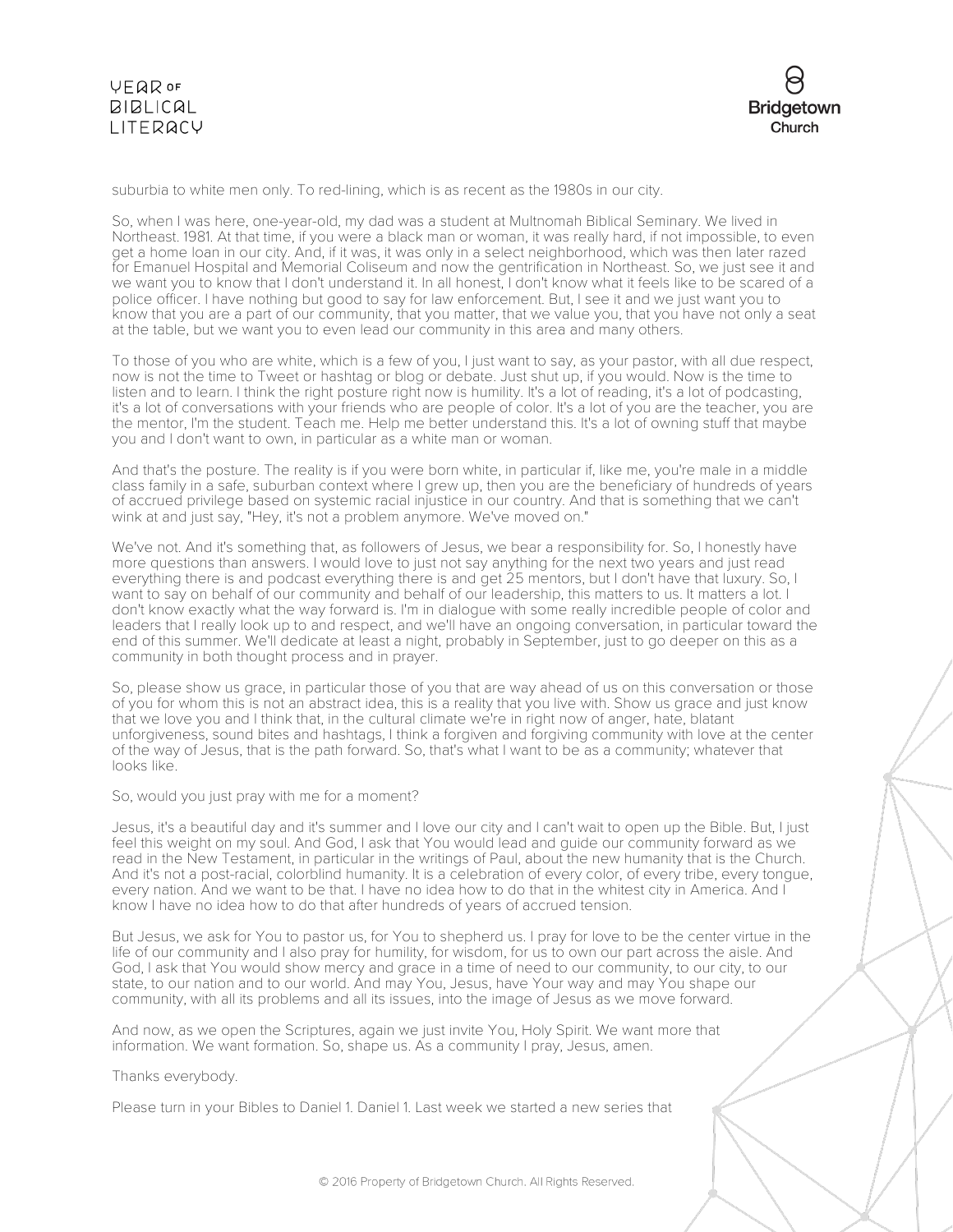# **VEQR OF**  $BIBLICAL$ LITERACY



we're calling "Life in Exile" on becoming a creative minority. If you were not here, please go back and listen to the podcast to frame it up. It was one of the most important teachings for sure of the summer, if not for the year. To recap the basic idea, we are living in a new cultural moment. Over the last few hundred years an, in particular, over the last two or three decades, the ground underneath our feet has moved. And we're now in a full-on, post-Christian world.

The metaphor that best captures this kind of a culture moment in the Bible is the metaphor of exile. It's used all through the library of Scripture for whenever followers of Jesus are – interesting – a minority in a culture where the dominant values are alien or even run hostile to the way of Jesus. And, last week, we said there are two postures that we really want to avoid in exile. The first is the posture of separatism. The kind of subculture where "Christian" is an adjective. You have your Christian church and your Christian school and your Christian coffee shop with really bad coffee and your Christian music and your Christian bookstore and your Christian friends and your Christian community and your Christian book club and your Christian dentist and your Christian auto mechanic and your Christian pedicurist or whatever. Like, everything. Right?

We want to avoid that. But then, on the flip side – and this, we laugh at that. Because, the far greater danger in city like Portland, it's not that at all. It's syncretism where we assimilate into the host culture and we're just swallowed up by our city. That's the temptation nine out of ten times here. So, last week we said there's a better way forward, and it's this idea of a creative minority. And, if you want to know more, listen to last week and then we'll keep on the dialogue in the coming weeks and over the summer.

Here's one definition of a creative minority in the form of a church: "A community of followers of Jesus seeks to rediscover the teachings of Jesus and the practices of the early Church and apply them to the soil of a post-Christian world."

And I would argue there is no closer parallel to our culture moment in the Old Testament than that of Israel in the exile. So, as a community, we've been reading through the Bible all year long. This coming week we're in, I think tomorrow we start Esther. Then, after that, we actually get into Daniel. And the book of Daniel will be our sherpa or our guide to kind of help navigate the strange, new, alien terrain of the exile.

The book of Daniel breaks right down the middle into two halves. So, the first six chapters are all about stories of these four guys in exile. And then the second half of the book of prophetic stuff; a pointer to the future. So, we'll send most of our time in the first half of the book. The plan for tonight is, put simply, to just work through chapter 1. Does that sound good? Yeah? Okay. Here we go.

Daniel 1:1: "In the third year of the reign of Jehoiakim king of Judah," – that's a name for the southern part of Israel. The kingdom, at that point, was divided - "Nebuchadnezzar king of Babylon came to Jerusalem and besieged it."

Now, Judah was located right at the nexus between three empires. Egypt to the south, Assyria to the north and then Babylon to the east. And the sixth century B.C. was a time of enormous upheaval all over the ancient Near East. All three empires were at war. First, Assyria fell. I think we have a map up hear. First, Assyria fell to Babylon. And then, next up, if you're up there in the north, Babylon wanted to invade Egypt. But, to do that, it had to go straight through Jerusalem and all of Judah.

#### So, tragically, "The Lord delivered Jehoiakim king of Judah into his hand, along with some of the articles from the temple of God. These he carried off to the temple of his god in Babylonia and put in the treasure house of his god."

Now, that phrase, "The Lord delivered," is tapping into the story that we as a community have been reading over the last seven months in Old Testament. Put simply, God called Israel to be His covenant people, a light to the world. But, Israel turned to idolatry, the worship of other gods, and to its twin sister, injustice, time and time again. And, after literally hundreds of years of God warning Israel, "Listen. Stop. Pay attention. Come back to me. Turn away from injustice and idolatry or you will go into exile."

After hundreds of years of warning after warning, prophet after prophet, finally God says, "Okay. Enough is enough. No more of this rampant, rife injustice. Enough is enough." And He takes away His hand of protection. And, within just a few years, Israel is dragged away to exile in Babylon. Now, before we move on, in particular if you're new to the Bible, I just need to lay out a picture for you of Babylon; the context for the story that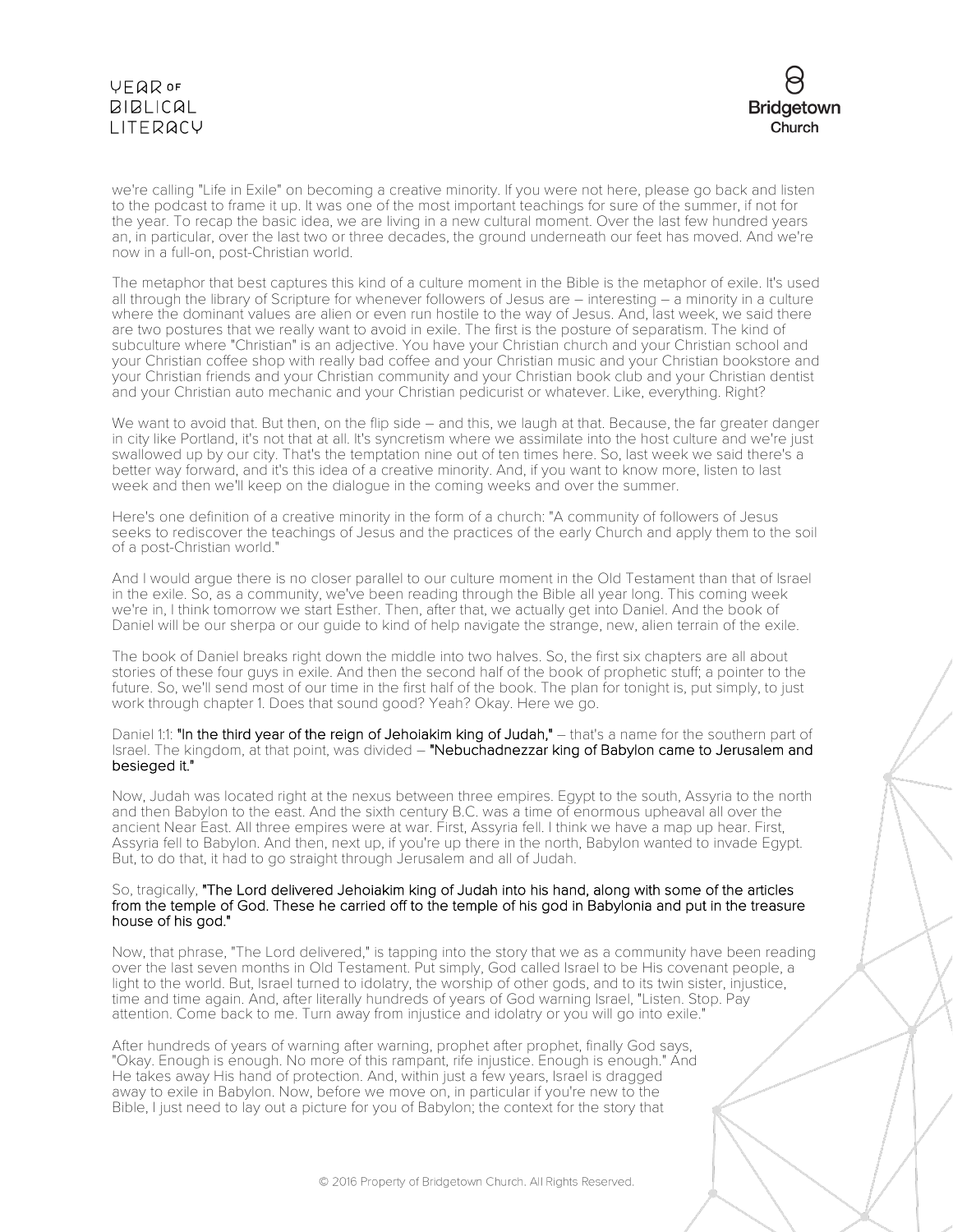### **VFQR OF BIBLICAL** LITERACY



we're about to get into.

Babylon was the zenith of civilization in the ancient world. At the time, it was the largest city in the known world at 2,500 acres. Its walls were 80 feet thick, 320 feet high – that's even high by today's standards – 56 miles long. You would enter the city through a gate named after one of the many Babylonian gods. Here's a picture from the Pergamon museum in Berlin of the Ishtar gate, named after the goddess of love and war, which you single people should know is essentially the same thing. Notice how it's decorated with blue and gold tile and there's artwork over the top. That was a sign of the opulent wealth of Babylon as well as the city's artistic and architectural brilliance.

But, that wasn't even the most stunning part of the city. It was this Ziggurat; a tower shaped temple called Etemenanki, an Acadian word meaning "house of the foundations of heaven and earth." Does that sound familiar? Think "Tower of Babel" in the back of your mind. It was hundreds of feet high. The closest thing to a skyscraper in the ancient world. Overall, the Greek historian Herodotus said, "Babylon far surpassed any other city in the known world."

Now, I tell you this because, all through the Bible, Babylon isn't just a city; it's an archetype. So, starting in Genesis 11, which tells the origin story of Babylon with the Tower of Babel, there's that iconic line, "Let us build ourselves a city with a tower that reaches to the heavens."

Do you know that line? That's the driving ambition of Babylon. To build a society apart from God. And this motif of Babylon, of society not only apart from God but in open rebellion against God, runs all the way through the library of Scripture all the way up to the last book, if you've ever read it, Revelation, where there are three entire chapters devoted to Babylon. And Babylon there isn't a nation state anymore, it's a global economy based on trade, commerce, globalization and the injustice and slavery that comes with it; the opulent wealth and hedonism and luxury of the rich.

Does any of this sound familiar? Who in the world that we call home is Babylon? You are. I am. We are. The United States of America is the engine driving the global economy forward. So, it's a city, but it's more than that. It's an archetype. And Israel, in this story, is dragged away to, of all places, Babylon. Then there's that fascinating line about the articles from the temple of God carried off to the temple of his god in Babylonia. That was common practice in the ancient Near East.

If you defeated a nation, it was thought that you defeated the nation's god. So, then you dragged articles from the temple or shrine or whatever – in this case, the temple in Jerusalem – into your god's temple. And it was a way of saying, "My god beat up your god."

So, the idea here is not just that Israel was defeated by Babylon, but that Israel's God, Yahweh, was defeated by Babylon. Can you imagine how gut wrenching that would have been if you're a young man like Daniel? Now, let's keep reading.

"Then the king ordered Ashpenaz, chief of his court officials, to bring into the king's service some of the Israelites from the royal family and the nobility," – sisters, here's your life verse right here – "young men without any physical defect, handsome, showing aptitude for every kind of learning, well informed, quick to understand, and qualified to serve in the king's palace."

Just make that your little Instagram "looking for." OkCupid. "I'm just all about the Bible."

Whatever. You know?

"He was to teach them the language and literature of the Babylonians. The king assigned them a daily amount of food and wine from the king's table. They were to be trained for three years, and after that they were to enter the king's service."

So, these are essentially smart, well-educated young men from the nobility in the royal line, affluent, with modelesque good looks. Not good enough to be good, you have to look good. Image matters. Nothing has changed in millennia. And these men are put into a three-year cultural immersion program. And then we read this.

Daniel 1:6: "Among those who were chosen were some from Judah: Daniel, Hananiah,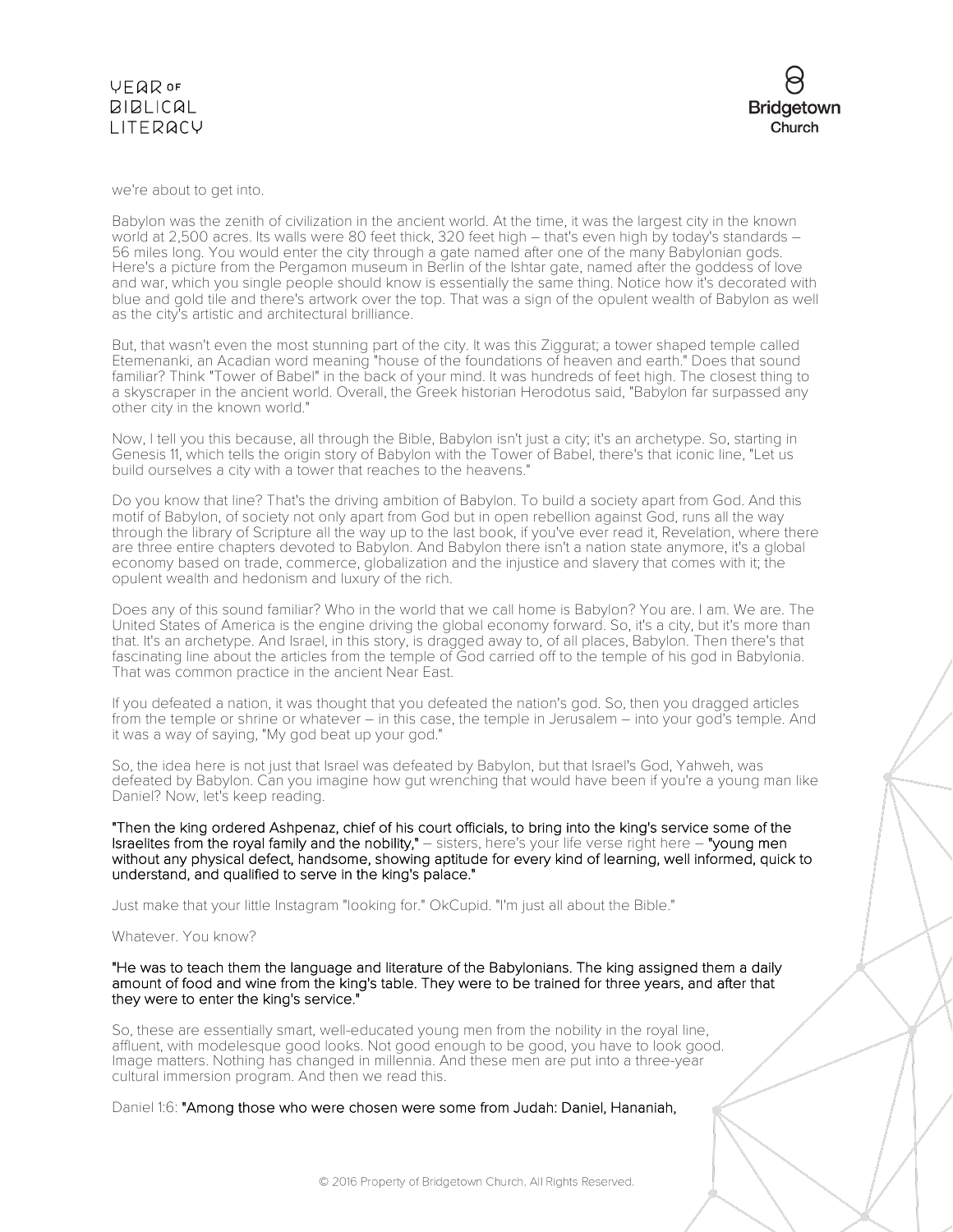**VEQR OF BIBLICAL** LITERACY



### Mishael and Azariah. The chief official gave them new names: to Daniel, the name Belteshazzar; to Hananiah, Shadrach; to Mishael, Meshach; and to Azariah, Abednego."

So, the book of Daniel tells the story not of all the Jewish men, but of four men in particular. Daniel and his friends, who are all renamed from a Hebrew name to a Babylonian name. But then, look at this key line in the story.

### Daniel 1:8: "But Daniel resolved not to defile himself with the royal food and wine, and he asked the chief official for permission not to defile himself this way."

So, in the ancient Near East, in particular in Jewish culture, your diet or the food you would or would not eat was a cultural marker and even a spiritual marker. It was a sign of your spirituality or which god you worship, especially if you're a Jew. So, he asked for permission.

### Daniel 1:9: "Now God had caused the official to show favor and compassion to Daniel."

So here, God is where? He's in Babylon. Not only in Israel; He's in Babylon and He's at work.

"'I am afraid,' the official says, 'of my lord the king, who has assigned your food and drink. Why should he see you looking worse than the other young men of your age? The king would then have my head because of you."

### "Here. Have a hamburger. Or a protein shake. You need to work out. You're the king's man."

"Daniel then said to the guard whom the chief official had appointed over Daniel, Hananiah, Mishael and Azariah, 'Please test your servants for ten days: Give us nothing but vegetables to eat and water to drink. Then compare our appearance with that of the young men who eat the royal food, and treat your servants in accordance with what you see.'"

So, you doctors, this is like the first controlled trial ever right here.

"So he agreed to this..." – he was like, "Alright. That's a good idea." – "...and tested them for ten days.

#### "At the end of the ten days they looked healthier and better nourished than all of the young men who ate the royal food."

And all the vegans said, "Yeah. Exactly."

### "So the guard took away their choice food and the wine they were to drink and gave them vegetables instead."

So, what exactly is going on here? First off, I hate to break it to you, but this is not like a God-inspired weight loss plan. Alright? This is not like, "Put on some weight on vacation: Daniel 1. It's from the Holy Spirit."

No. Although I'm sure if you eat nothing but vegetables and you don't drink any alcohol for ten days you will, hopefully, lose a little bit of weight. That's great. But, it's not exactly the point of the story here. So, what exactly is going on? There's a lot of debate and controversy around what exactly it is. The most likely theory is that the meat from the king's table wasn't kosher. So, to eat it, was to break the food laws from the Torah. There are other ideas as well with idol sacrifice and all sorts of stuff. But, that's the most likely. And Daniel draws a line in the sand. He says, "No. I'm sorry. But, no. I'm a Hebrew. I worship Yahweh. That's against the Torah."

But it actually works out. Look at Daniel 1:17: "To these four young men God gave knowledge and understanding of all kinds of literature and learning. And Daniel could understand visions and dreams of all kinds."

So, it's not just that Daniel is smart and hardworking, it's that God gave knowledge from the Holy Spirit there in that moment to his education, to his career, into what? Into the language and the literature of who? Of the Babylonians. Get that. God gave knowledge into pagan, pseudo-spiritual culture. This is absolutely fascinating.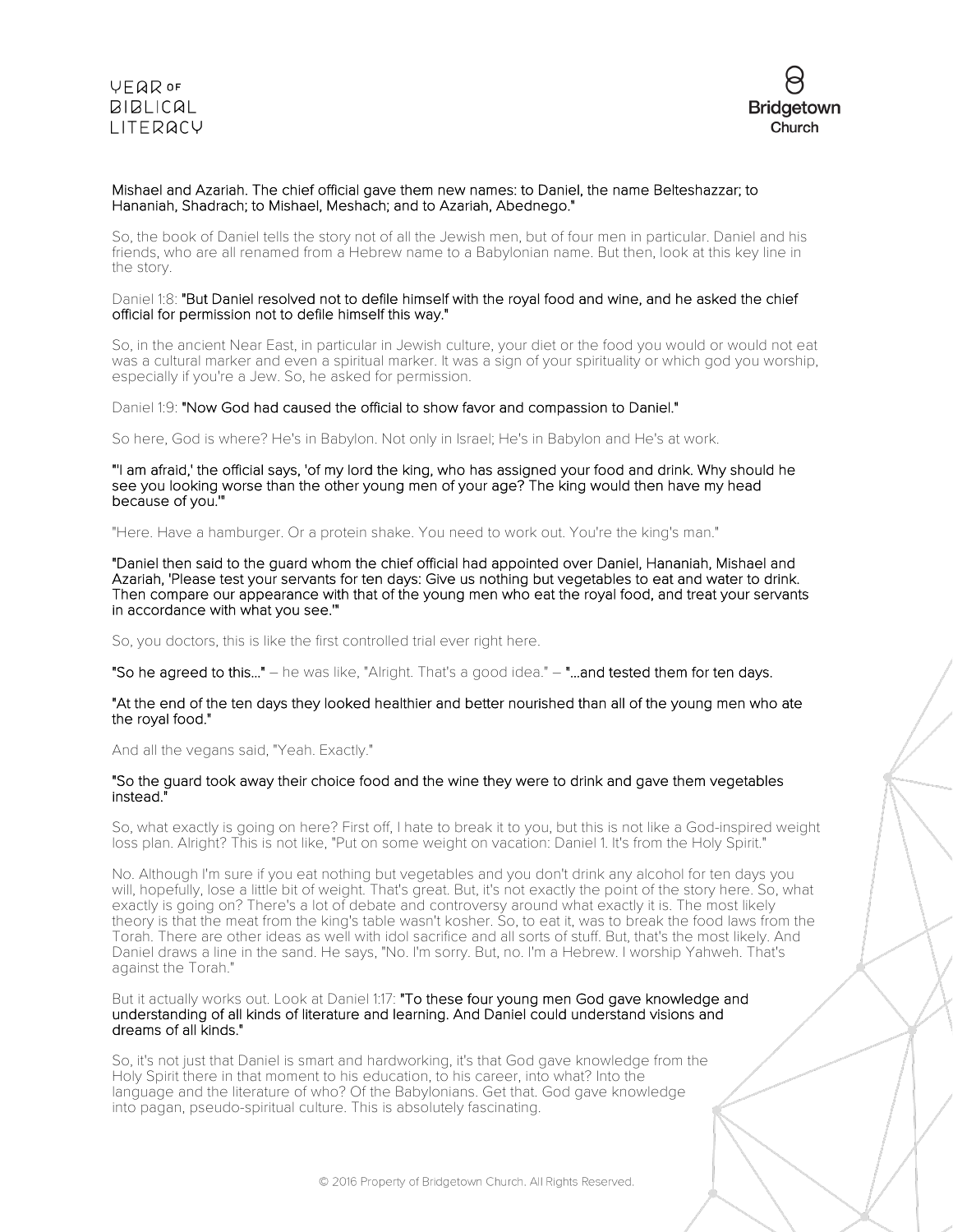



"At the end of the time set by the king to bring them into his service, the chief official presented them to Nebuchadnezzar. The king talked with them, and he found none equal to Daniel, Hananiah, Mishael and Azariah; so they entered the king's service. In every manner of wisdom and understanding about which the king questioned them, he found them..." – we'll talk about this next week – "...ten times better than all the magicians and enchanters in his whole kingdom."

So, they essentially graduate summa cum laude with a PhD in Babylonian and do really, really well. Then you have the closing line.

### "And Daniel remained there until the first year of King Cyrus."

So, that's a fast forward, just to clarify, from Daniel 1:1, the third year of the reign of Jehoiakim, to that last line, the first year of King Cyrus. That spans well over six decades. So, that's the writer of Daniel's way of saying that that's the beginning, literally the first date, to the end, the last day, of the exile. It's the writer's way of saying that Daniel is the prophet and paragon for how to live and not only survive, but thrive in exile.

Now, let's take a step back and start to transition into what all of this means for you and for me. There are two sides to becoming a creative minority. On the negative side, a creative minority has to fight off syncretism, as we've said. So, it has to figure out, you and I have to figure out, how to not get influence by the culture. But, that's not enough to be a creative minority. That's just a subculture. On the positive side, it has to figure out how to fight off separatism. So, we have to figure out how to actually influence the culture. It's not just passive; it's active.

So, here's the plan: this week I want to talk about Babylon's strategy to influence Daniel, which means we'll talk about compromise. And then next week we'll talk about Daniel's strategy to influence Babylon. So, we'll talk about calling. In particular, about work. Is that alright? For tonight, I just want you to see Babylon's strategy to influence Daniel and his friends, because it's the exact same one, at least I would argue, used by Portland to influence you and me.

So, four steps. If you're taking notes, write this down. If not, just feel awkward or at least a little bit guilty. First off is isolation. In verse 4, Daniel is isolated. He's separated from his parents, his family, his home, the temple in Jerusalem or the ancient equivalent of church. Remember, we think he's a teenager. Thirteen, fourteen or fifteen years old. And no offense to those of you who are in that age bracket at all, but he's young, he's impressionable, he's easy to seduce. And there is a social glue that a lot of people underestimate. It's why so many 18-year-old kids go off to U of O freshman year and just do stupid stuff. It's why so many people get into trouble on a business trip. Like an affair or a strip club or something. Like, what the heck? What happens in Vegas stays in Vegas. There's that kind of inhibition when you're unglued from your community.

So, the first step is to get Daniel away from his community of faith. But, it was a failure because Daniel stayed true to his community of faith. He was right there, shoulder to shoulder, with Azariah, Hananiah and the guys. And, like Daniel, we have to stick together. That's one of the many reasons that missional community here at Bridgetown, it's not like an option on the side if you're in the mood or have time for it. It is the spine; it is the backbone of what our church is all about. Because, if we are going to make it in a city like Portland, that I love, but, oh my gosh, the overwhelming pressure. If we're going to make it here, then we have to do life together, not as an event on a Sunday night, but as a community all week long.

So, first is isolation. Second is inculturation. They are inculturated in Daniel 1:5. First he's educated, as I said, in the language and literature of the Babylonians. That's way more than learning Acadian. This is a kind of social engineering. It's designed not just to educate Daniel on Babylon, but to make Daniel Babylonian. But, that's not even the worst part. That's school or whatever. Then, the best of Babylonian culture, food and wine from the king's table, more than likely with female companionship as was the custom in the ancient world, was spread out in front of the boys.

"Hey, here you go."

And Daniel's a refugee. The odds are he has not had a decent meal in who knows how long. Notice they appeal to Daniel's appetites and ambitions. "Here. Just give in to your desire; your craving. Be true to yourself. It's okay. You deserve it. It's how things are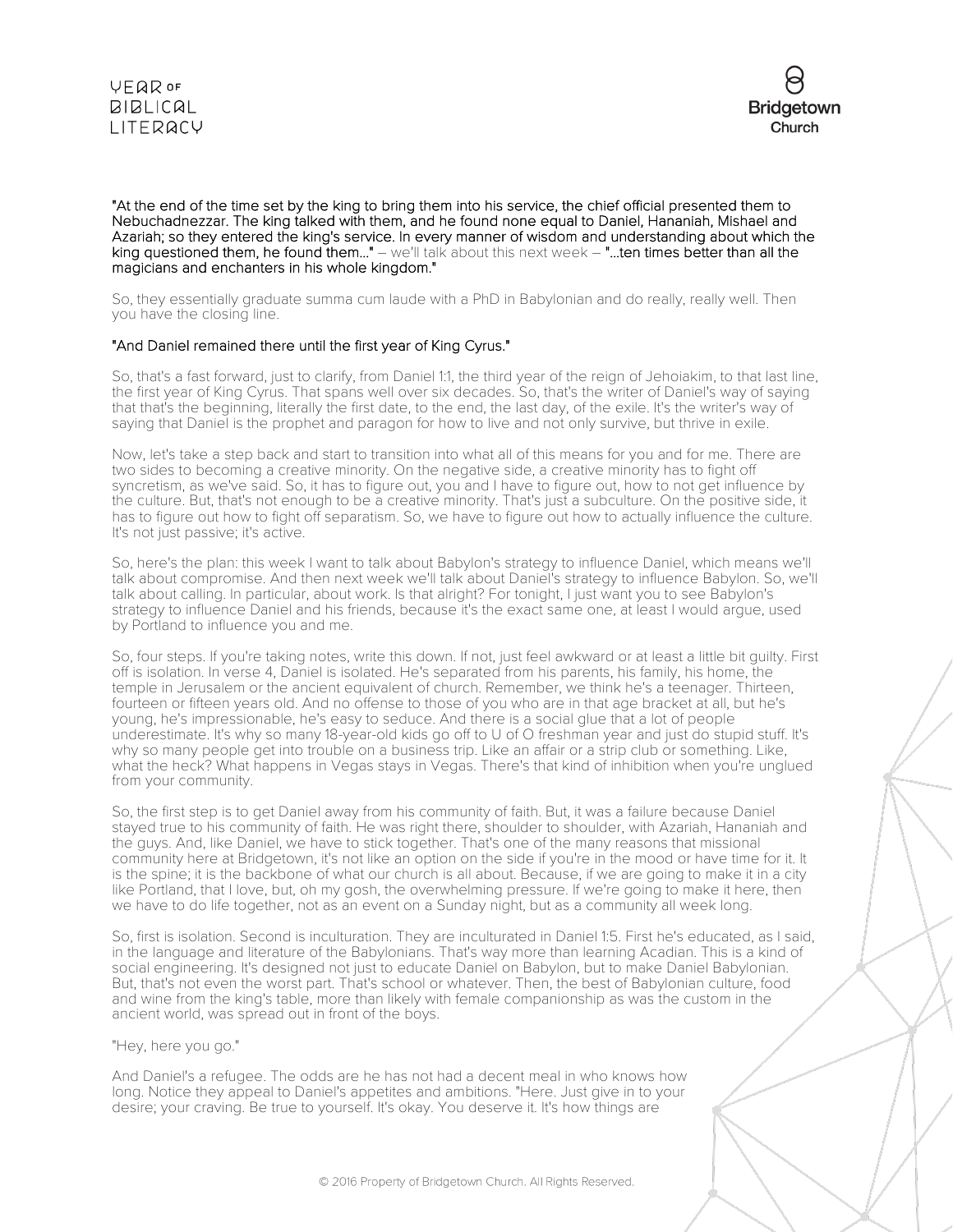done here. You're not back home anymore."

They hold out a vision of the good life that is so tantalizing. But, in the face of inculturation, Daniel lived out of an alternative story; what we call the Bible and what he would have called the Torah or the Law and the Prophets. As we read through Daniel, you'll discover that he was regularly reading the Bible of his day. It's one of the many reasons that we are reading through the Bible as a community this year. Even though it's a pain in the neck, it's because we are living out of an alternative story. It's a way to saturate our mind and our imagination, not in the narrative of Portland or the secular West or whatever, but in the narrative of Jesus and the writers of the Bible.

So, isolation, then inculturation, then third is integration. Daniel and his friends are integrated into society. So, they don't get the luxury of living or hiding away in an urban ghetto or in a hippy, homeschool co-op in eastern Oregon or even in the privacy of suburbia. They are right in the thick of Babylon. Under the king's roof in the king's university. But, in the face of integration, they lived out an alternative way of life. Daniel built his entire life around practices, alternative practices, like fixed-hour prayer. We'll discover this in chapter 6. He would pray three times a day. Morning, noon and night. Like fasting, that was a regular part of his life. All sorts of things. What we, today, call the spiritual disciplines.

I would argue – and please hear me – that one of the the most important things to do in exile in a cultural moment like the one we live in right now is to lean into the spiritual disciplines, or what I prefer to call the practices or the habits of Jesus. Things like Scripture reading, prayer, fasting, a weekly meal with your community, church here on Sunday night, the teaching of the Scriptures. All of this, every single discipline, every single practice, every single habit, is an act of rebellion against the empire. It is counter-formation against the formation machine of Babylon or, in our case, Portland.

So, isolation, inculturation, integration and then, finally, identification. In Daniel 1:6 they are identified or renamed. Now, it's a little bit tricky for you and I to wrap our head around. But, in the ancient world, your name was may more than a label to pick up your drink at the end of the bar or sign up for a spin class. Your name was your identity. It was more than that. It was your destiny. It was prophetic. It was a one-word moniker for the truest thing about you. One Old Testament scholar writes this:

"In the world of the Hebrew Scriptures, a personal name was often thought to indicate something essential about the bearer's identity, origin, birth circumstances or the divine purpose that the bearer was intended to fulfill."

Another writes this:

"Names are revelatory of the nature of a person."

Now, all four boys are renamed – get this – after the Babylonian pantheon. So, Daniel, in Hebrew, means, "Yahweh is my judge." He's renamed "Belteshazzar," which means "treasurer of Bel." That's another name for Marduk, the king of the Babylonian pantheon. Hananiah means, "Yahweh shows grace." He's renamed "Shadrach, under the command of Aku," the moon god.

Mishael – this dude really gets the shaft – in Hebrew means, "Who is like Yahweh." It's changed, he's renamed to, "Who is like Aku," the moon god. Azariah means, "Yahweh is my helper." He's renamed "Abednego, servant of Anu," yet another god.

You see what's going on here? This is not like, "Hey, your name is hard to pronounce." This is a deeply repressive move to replace their God-given, Hebrew identity with a pagan, Babylonian identity. But, thankfully, it was a failure. Because, once again, Daniel's identity was rooted in God. He was renamed, yes, but you notice two fascinating things in the story. One, you notice that Daniel never calls himself Belteshazzar. He never calls himself by his Babylonian name. He always calls himself Daniel.

And then, two, this is so funny and nerdy and awesome. So, the writer of Daniel, we don't know who it is. A lot of people assume it was Daniel himself. The writer of Daniel constantly misspells all the Babylonian names. So, at first, scholars thought it was a textual problem like a transmission problem like a scribe screwed up a thousand years ago. And now we have all these manuscripts and it's like, "No, no. That was right. It's on purpose. It's intentional."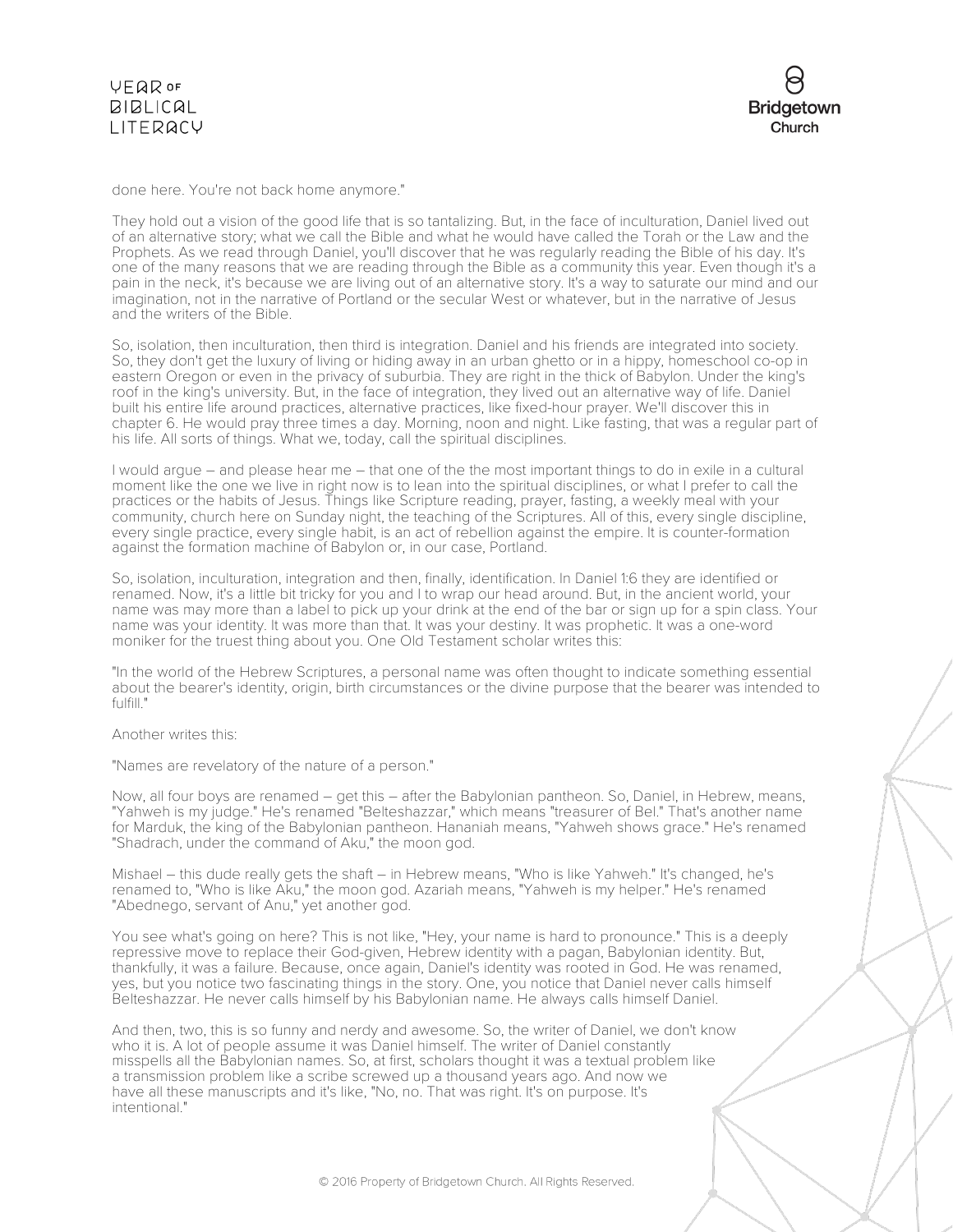# **VEQR OF BIBLICAL** LITERACY



It's like the writer, Daniel or whoever, is like, "Yeah, I don't even know how to spell that name. I don't really even care. Who cares. That's not my real...'

It's so punk rock. It's rad. "That's not my real, true identity."

So, isolation, inculturation, integration and identification. That's what Babylon does; that's what Portland does. Alright? If I'm reading this story for the first time, which I'm guessing a lot of you are new to Jesus, the Bible or whatever – we're so happy you're here. You're like, "Wow. Never read this before."

If I'm reading this, I get to about verse 7 and I'm thinking, "Man, these boys don't stand a chance."

But then you read verse 8 and that haunting line: "Daniel resolved..." – make sure to star that, underline that, circle that, tweet that or whatever. Memorize it. Tattoo it. Whatever. Don't actually, please. Been there; done that.

But, "Daniel resolved not to defile himself with the royal food and wine."

Somehow, this teenage boy found the courage to stare down Babylon eye to eye; no compromise. No compromise at all. That, by the way, I would argue, is what this story is all about. The temptation to compromise. There are all sorts of dangers in exile. But this, I would argue, is at the top of the list of the dangers that we face in a cultural moment like 2016 in the West in a city like the one that we love and live in and call home.

Like Daniel, we live in a city where we stick out; where we're different. We're not like everybody else and we live under this overwhelming pressure – in the language of Lee Beach from last week – to conform to the tyranny of majority opinion. To just compromise, to just give in, to just calm down and let it slide and chill out and assimilate. You know, Mark Sayers, who was here recently, his book, "Disappearing Church," is really what inspired this entire series. I just think he's one of the most important teachers in the world right now.

He has this great point based on a number of sociological writings about how pre-Christian culture and post-Christian culture are not the same thing but are, in fact, polar opposite. So, think of a pre-Christian culture like Europe before the Gospel of Jesus. Like, back around the turn of the millennium. That's not the same thing as a post-Christian Europe. So, Europe, the West, America, we've not reverted back to our pagan roots. We don't worship Thor. I mean, that dude is really hot. What's his – even I, I'm a straight man, but that guy is like "Wow." You know? Wow. Holy cow.

But, we don't worship Thor or Lokai, who's dating Taylor Swift, by the way. How crazy is that? I know all of this stuff. But, we don't sacrifice our first born child. That was from a new Seasons, I promise. I was just there in line and it was on the front cover. Whatever. I'm just inculturating myself. You know? Inculturating.

We don't sacrifice our first born child at Stonehenge or whatever. We have not reverted to a pre-Christian world. The post-Christian world is more like a progressive, mainstream, secular version. It's like Christianity without Christ and kind of an altered morality or ethic. It's like the kingdom without the king. Now, Sayers makes a great point that if you are from a Christian or a Christianized culture, say America 50 years ago or 100 years ago or England 200 years ago, and you take a missionary posture as a follower of Jesus, if you go to a pre-Christian culture, say an indigenous tribe in the south Pacific or Africa 100 years ago or whatever, the danger, the temptation that you have to watch out for is that you colonize the culture.

So, if you've ever been to Africa or Uganda, where my daughter is from, it's just gut wrenching to walk into a church and everybody's wearing suits and ties and singing hymns from a dead white guy from London 150 years ago. See, that's the danger. That you colonize, that you make that beautiful, indigenous culture British or American or Anglo or whatever. But, in a post-Christian culture, if you're a follower of Jesus and you take a missionary posture and you move to a city like Portland, you live here and you life here, the danger is not that we colonize the culture. That's not a danger. That's not a temptation. It's not like, "Oh, we really screwed up. All of Portland's singing Bethel songs. Ah! And wearing Veggie Tales shirts."

That's not going to happen. It's not going to happen. Alright? The danger is not that we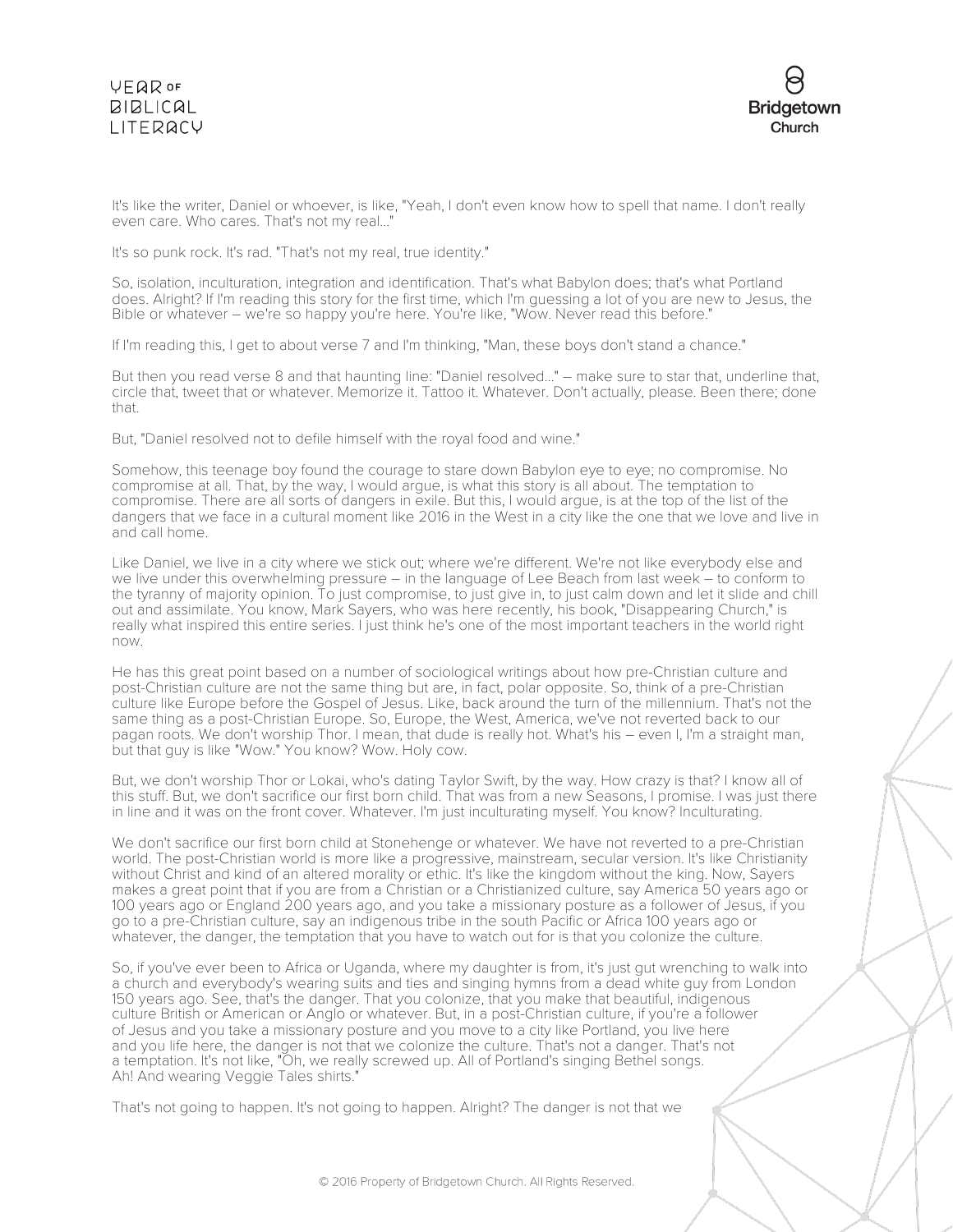

colonize the culture, it's the exact opposite. The danger is that we are colonize by the culture. So, pre-Christian culture, the danger is you colonize. Post-Christian culture, the danger is you are colonized. So, this is the issue. This is the problem. That, as a follower of Jesus, in a city like ours, you and I are wrestling with. After you live in this city for a while, it starts to wear you down.

As a Pastor, I see this pattern. My guess is you see it too as a part of our community. Kids, 20-somethings, move into the city, usually from a small town or a suburban background. Like, nobody here, for the most part, actually grew up in the city. We're all from Tigard or Des Moines or something. So, people move into the city, usually from a conservative church culture, and people love the city and it's so great. Then, give them a few months and then people start to get cool. It's like, "Yeah. I'm cool."

You start to do your thing and you live off division and you get to know everything and whatever and you change how you talk and they're like, "Where you from?"

You're like, "Southeast."

Like, "You moved here two weeks ago from Sacramento. That doesn't even count. Whatever."

People start to get cool. People start to drink, usually more and more, because that's a huge part of the culture here. Alcoholism is a rampant issue in our city. People start to cuss. You know, just a little bit here. Just little stuff here and there. Usually people start to maybe slide a little bit theologically toward a liberal vision. I don't mean that at a political level, I mean that at a theological level. Usually morally, after that. People start to just kind of chill out a little bit. Usually, it's with sexuality. A boyfriend or a girlfriend. Or maybe it's money or consumerism. People start to drift from the church. Like, you're there every week and then it's like three out of four and then it's every other and then it's once a month and then it's like, "Mimosas, anybody? This weekend?"

And people just drift away. It's tragic, and I see it al the time. This city is great. You all know I love it. I live right up the street. I'm raising my kids here. I love it. But, this city is so hard to say "no" to. Sociologists talk about the difference between hard power and soft power, in particular at a political and economic level. Hard power is ISIS. Like, "Convert to Islam or I will behead you."

And not all hard power is bad. The police, for example, are hard power. Like, "Obey the law or go to jail."

Soft power is Portland. It's, "Moscow mule?" It's, "Hey, you had a drink? That's great. Here's another one. You had two? No problem. It's Sunday afternoon. Come on. Just have a third one. Here you're out with your friends. It's not a big deal. You're alone with your girlfriend at her apartment at night on the couch? Yeah. That's totally fine. Don't worry about it. Yeah. You love her. Just, yeah. You have some extra money? You don't need to give that. No. Racism? You don't need to worry about racism. You're not racist. That's not your problem. You don't need to do anything about that. Oh, yeah. That new show is on Netflix. Oh, Orange is the New Black. That's great. Yeah. It's not porn. No, that's okay. It's like a huge thing."

This is just how this city is. And soft power is lethal because it's so unassuming. Nobody says, "I'm going to move to the city and stop following Jesus."

Well, some people say that, but that's a whole other thing. No. It's not like that. It's just one little compromise at a time. And people start to grow numb and then apathetic and then, eventually, just stop following Jesus. It happens all the time. How? One little compromise at a time. Small, incremental decisions that have a massive affect on our long-term life. The thing is, you guys, sin, it numbs us. It's like this weird antiseptic to the soul. And little sins are the worst, because we don't realize the cumulative affect that little sins have on us over time.

To pause right here, I just want to ask or create space for you to ask the Holy Spirit, is there something that right now just pops into your heart or into your mind that you're thinking about that you're feeling that just starts to rise to the surface in your life? Like, "Man, maybe that is. I'm not sure. But, maybe that's an area of compromise."

Maybe it is alcohol, like the alcoholism. And you know me, I love a glass of red wine. But, the alcoholism in our city is insane. Maybe it's your sexuality. Maybe it's a justice issue. Maybe it's a money and consumerism issue. Maybe it's a gossip issue. Maybe it's an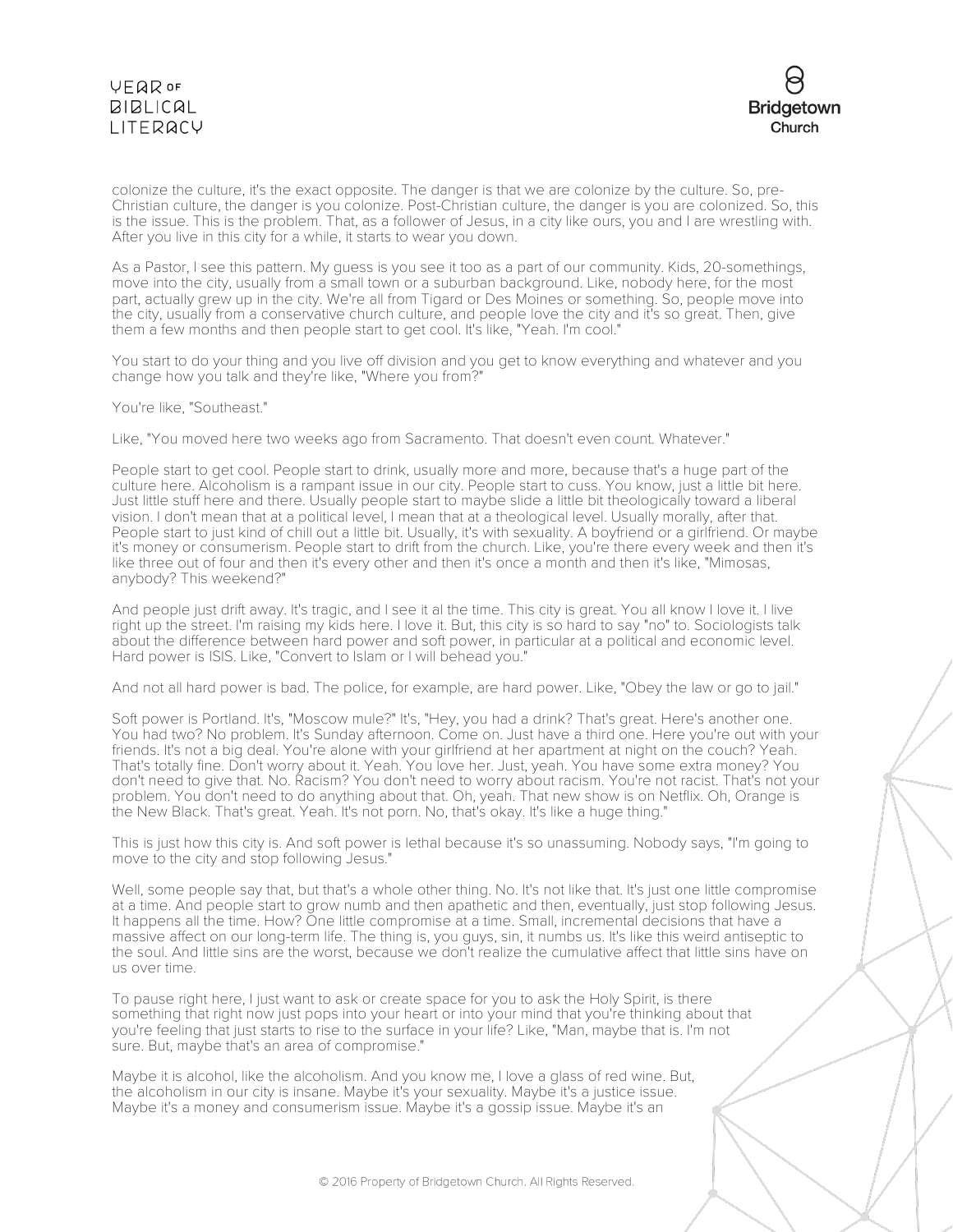# VEQROF **BIBLICAL** LITERACY



integrity issue. "Just lie a little here. Cut a corner. Leave that detail out of the report."

Maybe it's a theological disloyalty to Christ. You know what the New Testament clearly teaches, what Jesus clearly teaches, but you just really don't like it. So, you've found a way to explain it away and make it fit your late-modern, Western, progressive view of the world. I mean, I have no idea. My point here isn't to make you feel guilty. But, does anything come to mind?

You know, before I ever stand up here and talk to you, I have to talk to Jesus about all of this. So, I had a great last week. My wife and family were all in California and I'm super introverted, so everybody's like, "Are you missing them a lot?"

I'm like, "Heck no. I'm loving my life."

They're not here, so I can say that. And I love my family and my wife a ton. We had a great date last night. It was great. But, I'm alone all week and, you know, it was like this weird week. It was a great week. I got a ton of work done. Plenty of time to read and all that. Beautiful. Summer. But, I just felt this distance between me and the Holy Spirit. And, like a ton of you, one of the main things that I'm working towards in my apprenticeship to Jesus right now is just learning how to always be two places at once. I'm at church or on my run or at the office or whatever and in the presence of God. I love that language. The practice of the presence of God.

So, I'm just practicing how to be with Jesus all day long. So, I just felt this distance between me and Jesus through the week. As I was gearing up for the weekend I just started to ask, "Alright, what are the areas of compromise in my life?"

And I realized this distance was created by this show I'm watching on Netflix right now. And it's not like, you know, the XXX version of Game of Thrones or whatever. Okay? But, it was over the line. It was something I, as a man and as a follower of Jesus, I have no business watching that. My wife was gone, my family was gone, I get home, I've got plenty of time, I'll watch something on TV. I don't normally watch a lot of TV. Everybody says that. I actually don't. I promise.

And I realized, man, this was an area of compromise in my life. This is something that, two years ago, I never would have watched this. But, I got sucked in. I'm like, "Oh, I know I shouldn't, but the season finale. What's going to happen? It's so good."

And I just got sucked in, you know? And I realized it had created this distance between me and the Holy Spirit. And nothing is worth the loss of the practice of the presence of God. So, my point here isn't to guilt you or to shame you or myself at all. It's just an invitation for you and for me to repent, to turn around, to come back, to call out, "Yeah. This is an area of compromise in my life. This is an area where I've been seduced by Babylon, by Portland. Just because everybody's doing it, just because everybody at Bridgetown is doing does not mean it is a part of the way of Jesus."

And just to call that out, to own it and to repent of it. And remember that to repent doesn't mean that you feel all sad and miserable and, "I'm horrible," and beat myself and fast for 8 years. Like, that's not what it means. But, it does mean to change. So, in closing, I just want to chat for a minute or two about this question: "How do we actually change to be more like Jesus?"

Or, in this case, "How do we not change to compromise? How do we not change to become more like our city?"

We'll talk about this a ton in the fall. We have this series that we're gearing up for that I'm more excited about than anything, I think. Not to over promise. But, I just did that. But, really excited about. So, we'll talk more about this at length. But, recently, I was introduced to a paradigm from the spiritual formation literature that, at least for me, was incredibly helpful about how we change or, in this case, don't change. This is hopefully – disclaimer – the first and last time I will ever use an acronym in a teaching.

But, here we go. I used four "I's" and now an acronym. It's like 1985 all over. So, it's VIM. V is for vision, I is for intention and M is for means. Let me unpack this. The basic idea is that, listen, if you want to change or, on the flip side, if you want to not change or have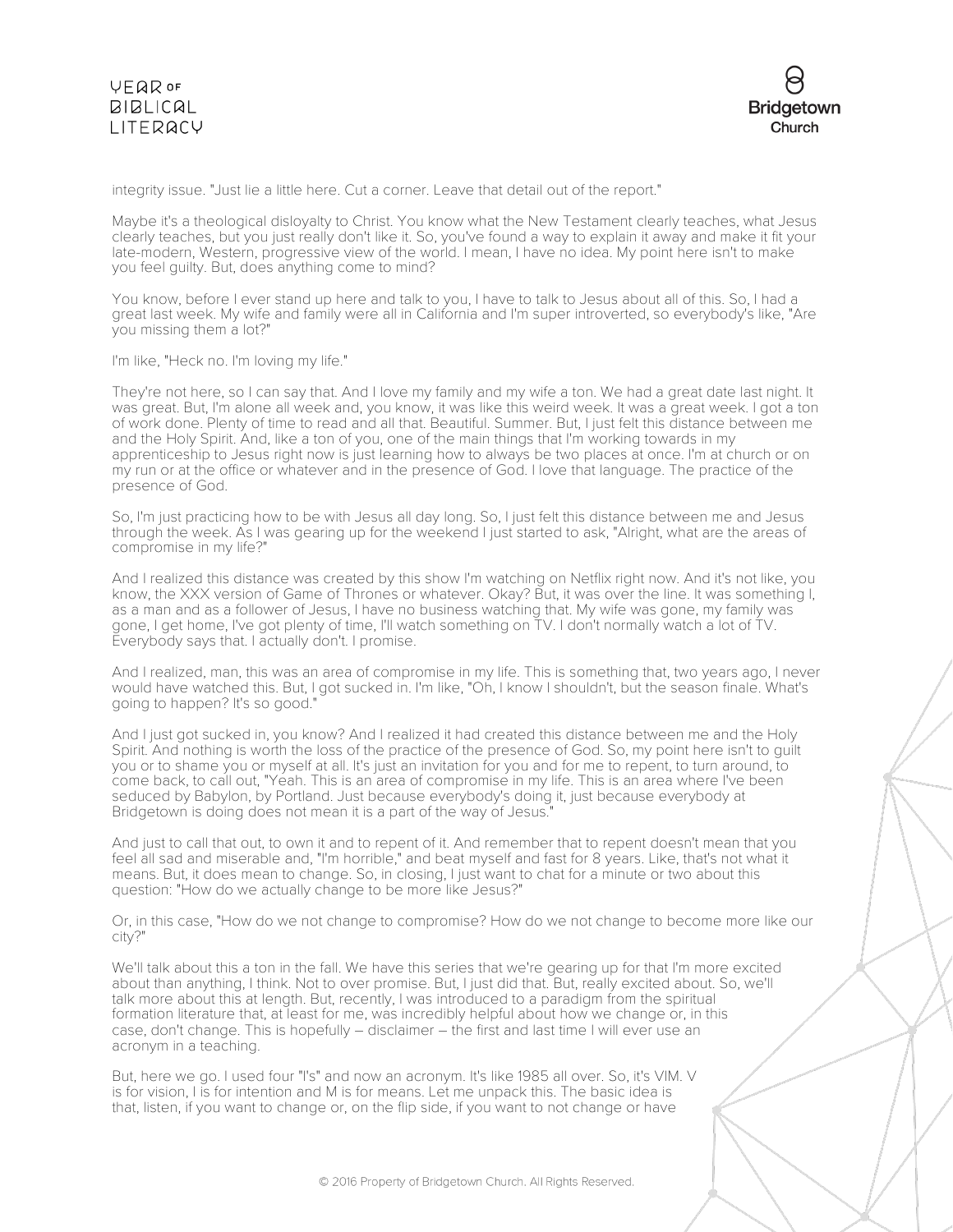# VEQROF **BIBLICAL** LITERACY



no compromise, the first thing that you and I need is a vision. A vision of life as it could be, as it should be. Of life as Jesus intended. What Jesus has in mind.

You know, we live in a world with all sorts of competing visions of the good life. At the political level, at a moral level, all over the place. Urban versus suburban. All sorts of competing visions of the good life. And that is why we need to saturate our hearts and our minds in the four Gospels of Jesus, especially in the teachings of Jesus, and in the writings of the New Testament and in coming to church on a weekly basis to get that vision, to fill up our mind and our imagination with this vision of, "Oh, that's what it means to be human. That's life as God intended; sexuality as God intended; marriage as God intended; singleness as God intended; money as God intended; racial justice as God intended; power as God intended; emotional health."

You get a vision of life as God intended. Then we need intention. At some point, you and I have to decided in our heart at a core, soul level, at your will, this kind of backbone of your person, that you want to either change, start doing something, or not change and not start doing something. It's what you see in Daniel in that great line in verse 8. "Daniel resolved not to defile himself with the royal food and wine."

Like Daniel, we have to decide in advance, ahead of time, how we are going to live, and we need an inward resolution of heart and mind that comes long before the moment of temptation. We need to make a decision before God and our community. "This is how I'm going to live. This is how I'm not going to live."

But, here's the thing. A lot of the time we just stop right there. Vision. We're inspired. Yep. Intention. But, that's not enough. If all you have is vision and intention, the odds are you will fall of the bandwagon. How often do you listen to a teaching at church or you read a book or a podcast that you download or you're in a conversation with a friend and you're all inspired to read your Bible more or diet or whatever your example is. You're so inspired and you go out and you're like, "Yes. Here we go."

And then, three days later, you're right back where you started. To make it all the way to change, you need to M. You need means. Concrete, calculated steps in the right directions to change. So, to run it through that filter, let's say you have an addiction of some kind. Alcohol, pornography, or, let's take the elephant in the room, you have an addiction to social media. Just a few of you. Just 900 of you. Just a few. So, let's say you have this addiction and you realize, "Man, I'm just not fully present with God and I want that. I want to live in relationship with the Holy Spirit from the moment I wake up in the morning to the moment I go to sleep. Far more aware and alive. I want to be fully present with my family, with my friends, with my community at my job or school or whatever."

So, you have this thing and you realize it's hurting you. How do you change? Alright? So, for me, this is just out of my own story. First, I needed a vision of a better way to live. So, I remember I read this blog post a few years ago on the distraction-free iPhone. It was so good. I'm like, "Oh my gosh. That's it. Let's do that."

And I changed a bunch of stuff. Then I read all the minimalism stuff and it was like love at first sight. I was so into it. Then I read this book "Deep Work" that I just reread over my break. I started to get a vision of what a life where I'm not marked by addiction to my phone and social media and email and wired in all the time; where I'm fully present and I'm awake and I'm alive to God, to my wife, to my three beautiful little kids, to my job where I'm focused and I'm hard at work as a craftsman in my thing and what God's made me to do.

So, first I had this vision. Then there was a moment of intention where I had to actually decide like, "Yeah. This is hurting my life. I want to live a very different way. I want to be far more like Jesus in the moment, and that does not come naturally for me."

But then I had to add in means. So, for me, you know – and you don't need to do this – I turned my smartphone into a dumb phone. So, it has no Twitter, it has no email, it has no apps, really, except for maps and stuff that actually are helpful. There's no Pokémon Go on my phone. I know. I'm sorry. I just have a job. There's no alerts of any kind. Not even a text message alert. You could call me or text me and it's like maybe three hours later I see it or something. I just want an iPhone still.

So, I turned my smartphone into a dumb phone. I scheduled Twitter into my weekly work schedule. It had to be on work hours and it was like set times during the week. I turn my phone off every night now at 8:30 and I don't turn it back on until 9:30 the next morning after two hours of deep work where I'm focused. Usually working on my teaching early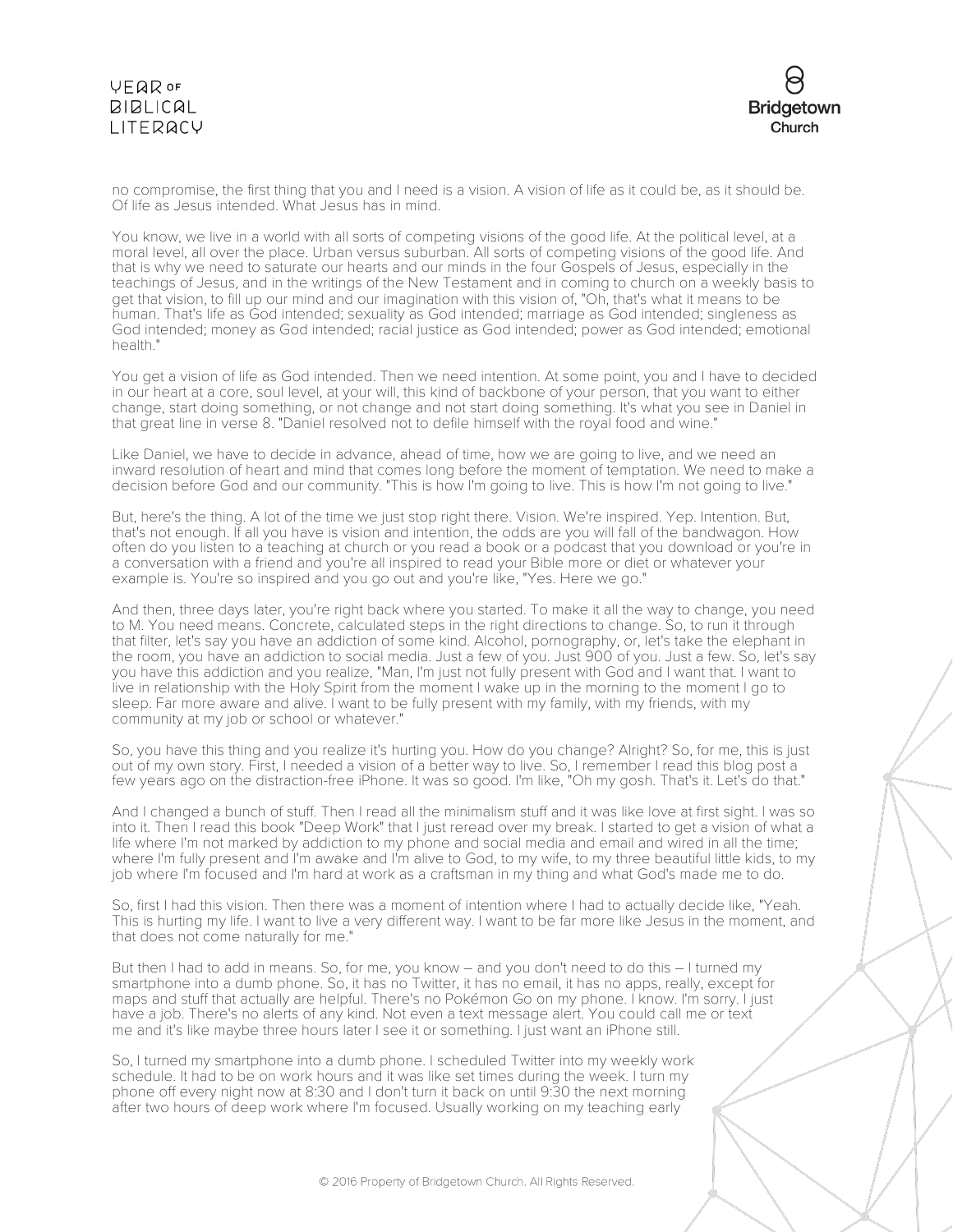# VEQROF **BIBLICAL** LITERACY



in the morning. I turn my phone off every Sabbath for at least 24 hours. Usually more. I'm not saying you need to do this stuff. I'm just saying that for me, it wasn't enough to be like, "Oh, I really don't want to be addicted to my phone. I'll try harder this week."

Like, how well does that work? Just to clarify, it doesn't work at all. Not at all. So, I actually had to transition that vision or a whole other way of living and that intention to actually means. Now, I'm not saying you need to do that at all, and the analogy for you might be something way different and way harder. All I'm saying is we have to think in that paradigm of vision and intention and means.

So, for the coming week, here's the ask: I would ask you, even tonight, to create space to listen to the Holy Spirit and just ask God, "God, what are the areas of compromise in my life?"

And the odds are there's already something right there stirring right at the surface of your mind and imagination. God, what are the areas? Maybe right it down. Don't make a list of like 20 things. This is not shamefest. Okay? One, two or three things, an area of compromise in your life. Work through it. Pray through it. Have a moment of intention. And then, when you're ready, maybe just write down some means; some concrete, calculated, what are new habits to cultivate, to change or, in the compromise issue, to not change? Then maybe just throw that in an Evernote or on your phone or on a 3x5 card and tape it to your fridge or your closet door or something like that just to keep it before your mind and your heart.

I don't know what "it" is for you. For Daniel, it was meat from the king's table and wine from the king's table. I'm guessing that's not a problem for you. Maybe it is. You're like, "The king's wine. I just have to say no. The king's meat.

I'm guessing that's not the thing for you. But, I just want you to notice this in closing. Notice that Daniel went above and beyond in his pursuit of holiness. So, all the Torah said or the Bible of his day was, "No unkosher meat." Daniel said, "No food at all from the king's table. And, on top of that, no wine."

Now, wine's not a bad thing. It's all over. It's a celebration all through the Old Testament. But, you can say whatever you want about Daniel. You can call him a legalistic, you can call him a fundamentalist, you can say he's from whatever. But, that dude made it through the exile and, in doing so, he changed the world. You know, often, in exile, we make the tragic mistake of erring on the side of freedom rather than the side of holiness. Exile is not the place to do that. If there is an in between area, a grey area, an amorphous area, maybe that even right now you're thinking about something in your life and you're like, "Is that conviction from the Holy Spirit right now or is that my religious upbringing and guilt and shame and whatever?" And you're not really sure.

Well, first, you just ask the question: "Is this something that Jesus would do if He were me?"

If the answer is "no," then there you have it. If the answer is, "Well, I'm not really sure. I don't really know. Jesus didn't have Netflix. I'm not exactly sure. He didn't have a girlfriend. I don't exactly know." Then my encouragement to you, based on the example of Daniel, is err on the side of holiness. I really don't think that we'll get to the resurrection of the dead and just be like, "Man. I wish I watched Game of Thrones. I hear it's amazing."

And horrible. And no follower of Jesus has any business watching that. I don't think that will happen. I think we'll get there and we'll be like, "Man. What the heck was I thinking?"

You're in the presence of God and it's uncut, unedited joy in your entire person. My guess is we'll be like, "What was I thinking? Why did I trade the presence of God for 50 years, 60 years, 70 years for that thing or that stupid relationship or for that show or for that extra line item in budget or for that corner cut? Like, really? For that?"

It's so not worth it, because nothing is worth the cost of the presence of God. Jesus, over and over, would refer to that iconic line in the Old Testament, "Be holy as I the Lord your God am holy." And He would say things like, "Blessed are the pure in heart, for they will see God."

If you want to see God, if you want to wake up in the morning and have God not be an abstract idea or a feeling that you get at church once in a while, but a relationship that you're in, a presence that you enjoy from morning through to night, then you have to be